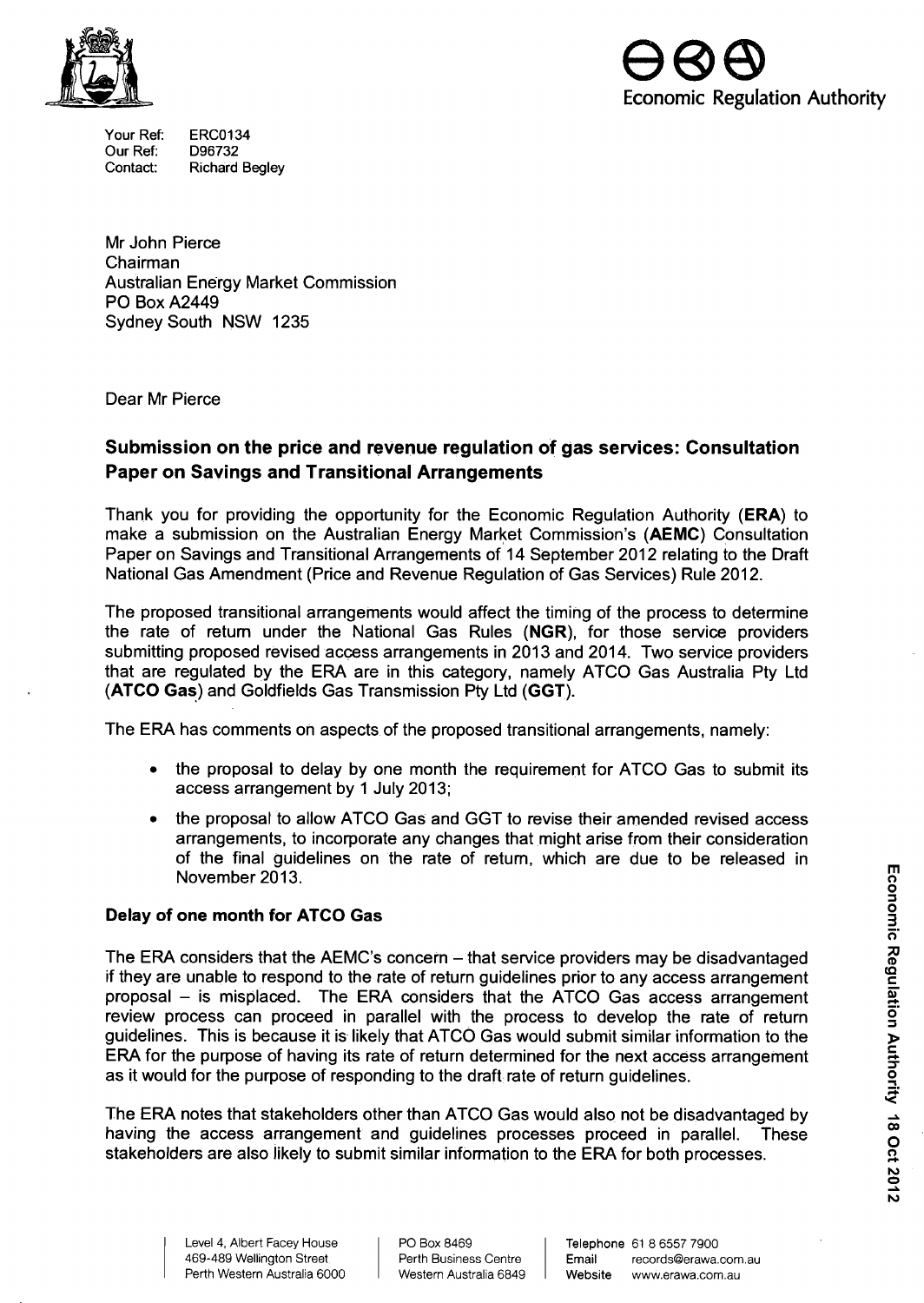Thus the processes should be viewed as complimentary, not as mutually exclusive or sequential.

The main issue would be that the NGR needs to be amended sufficiently in advance to allow service providers to consider and respond to the proposed changes in advance of submitting to the regulator revisions to their access arrangements. As the proposed NGR changes are due by late 2012, the ERA considers that ATCO Gas and GGT would have ample time prior to lodging their proposals to formulate views on the proposed rule changes, and to incorporate these views in their proposals. With this in mind, there could even be scope for a service provider to lodge a proposal early.

Most importantly, the ERA considers that both service providers would have opportunity to respond to the final rate of return guidelines when submitting their 'amended proposed access arrangements', following the ERA's draft decisions on the respective 'proposed revised access arrangements'. The following illustrates the timeline and sequencing that would apply:

- Late 2012 AEMC finalises its changes to the NGR;
- 1 July 2013 ATCO Gas submits its proposed revised access arrangement;
- Late 2013 ERA first releases its final rate of return guidelines;
- Late 2013 ERA then releases its draft decision on the ATCO Gas proposed revised access arrangement;
	- the ERA draft decision on the rate of return would reflect the final rate of return guidelines, or would explain any variation  $-$  at this point the two parallel processes have converged;
- January 2014 GGT submits its proposed revised access arrangement;
	- GGT would have had opportunity to respond to the draft and final rate of return guidelines in developing its proposed revised access arrangement;
- Early 2014 ATCO Gas submits its amended proposed access arrangement;
	- ATCO Gas would have had time to respond to the final rate of return guidelines and to the draft decision on its proposed revised access arrangement, including any variation to the rate of return guidelines;
- Around the end of quarter one 2014 the ERA releases its final decision on ATCO Gas amended proposed access arrangement;
- Mid 2014 to late 2014 the ERA releases its draft decision on GGT sproposed  $\frac{1}{10}$ revised access arrangement and GGT submits its amended proposed access i.e.  $\frac{1}{6}$ .  $\frac{1}{2}$ arrangement;  $\frac{1}{2}$ 
	- GGT would have further opportunity to account for the final rate of return quidelines. guidelines. We also a set of the set of the set of the set of the set of the set of the set of the set of the s

On this basis, the ERA considers that the proposed delay of one month for ATCO Gas is unnecessary. It would not make any difference to the sequencing or timing of the finalisation of the rate of return guidelines or of the subsequent draft determination on the ATCO Gas proposed revised access arrangement, which would occur by late 2013. It would also not make any difference to ATCO Gas' ability to respond, through its amended proposed access arrangement to either the final rate of return quidelines or the ERA's draft decision on its proposed revised access arrangement.